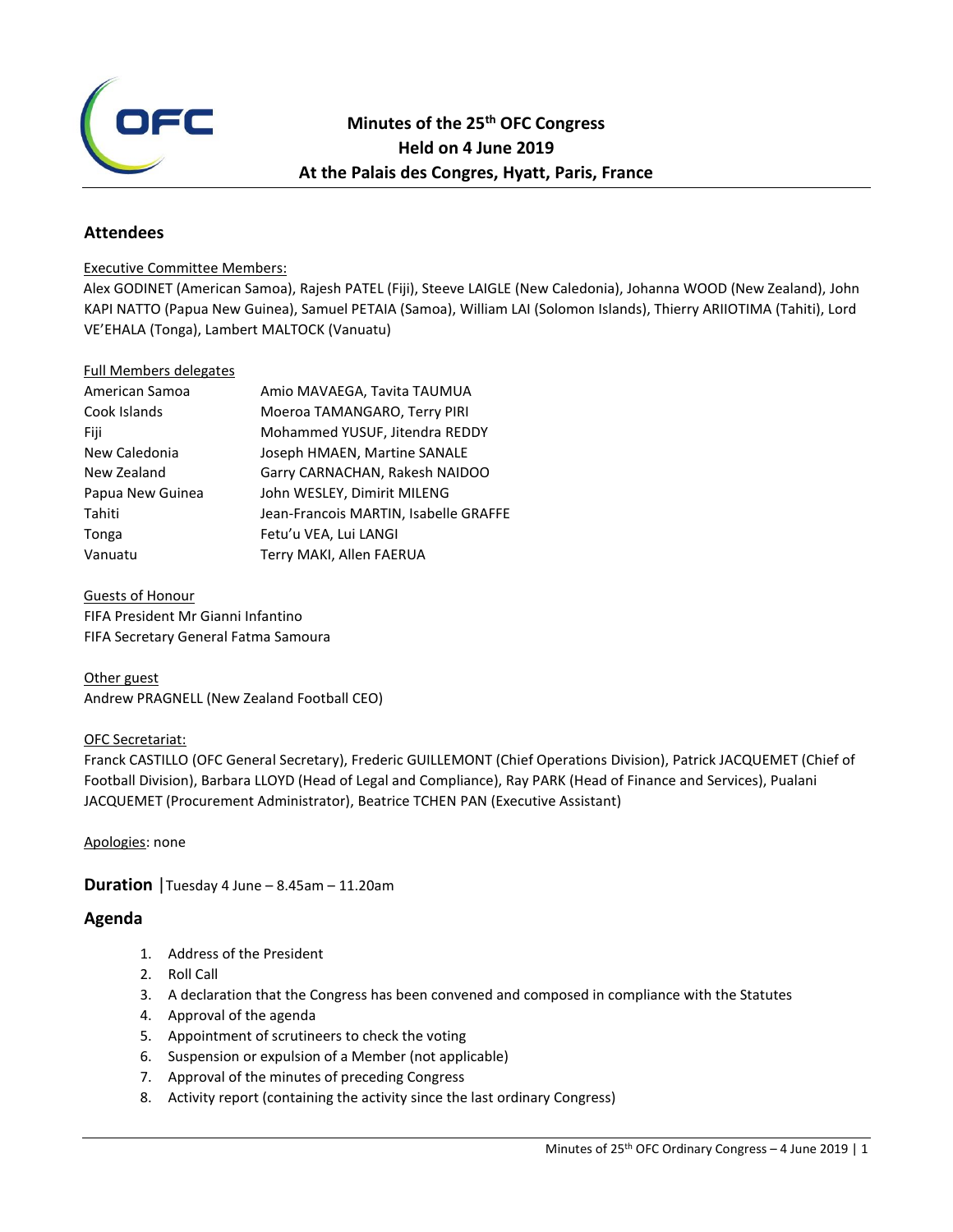- 9. Receipt and consideration of the Auditor's report of annual accounts
- 10. Presentation of an Annual Budget 2020 and Strategic Plan
- 11. Admission for membership (not applicable)
- 12. Votes on proposals for amendments to the Statutes, the regulations Governing the Application of the Statutes and the Standing of the Congress
- 13. Consideration of proposals submitted by the Members and the Executive Committee
- 14. Consideration of any proposed amendments to the OFC Code of Ethics
- 15. Approval of any Audit and Risk Committee recommendation regarding the compensation to members of the Executive committee and members of Judicial body (not applicable)
- 16. Appointment of the Auditors (not applicable)
- 17. Election of the members of the Eligibility Committee
- 18. Election of the members of the Audit and Risk Committee
- 19. Election of the members of the Judicial Bodies
- 20. Election of the OFC President (not required)
- 21. Election of the two (2) members on the FIFA Council (not required)

## **1. ADDRESS OF THE PRESIDENT**

OFC President Mr Lambert Maltock opened the 25<sup>th</sup> OFC Congress by welcoming the delegates, presidents and guests of honour, most importantly FIFA President Mr Gianni Infantino and FIFA Secretary General Mrs Fatma Samoura for their continued support to OFC. It was a pleasure to welcome everyone to Paris, 3 months after his election as OFC President to his first Ordinary Congress. For the last 15 months, having only Extra-ordinary congress, Mr Maltock was glad that it is finally an Ordinary congress.

He acknowledged the presence of all member associations and having the support, gratitude of FIFA President and FIFA Secretary General is very much appreciated for the past 4 years. Mr Maltock recognised the exceptional, remarkable charisma that Mr Infantino has, which gives him courage to lead Oceania Football Confederation.

Mr Maltock thanked the OFC General Secretary for his support during the past 15 months.

He continued to congratulate Mrs Wood, newly elected for being the first women leading a Member Association. He also congratulated Mr Patel, Lord Ve'ehala and Mr Petaia being newly elected. On the field, he congratulated New Caledonia as being qualified for Club World Cup Championship, and New Zealand recently. These has proved that Oceania Football can go forward.

Mr Maltock finally wish all the best for Mr Infantino for the new election.

#### Address of FIFA President Mr Gianni Infantino

Mr Infantino welcomed all delegates to Paris for OFC Ordinary Congress and FIFA 69<sup>th</sup> Congress.

He acknowledged the difficult time that OFC has, similar to what FIFA had, going through similar process and hard work. He reminded that passion was the main purpose of going forward.

The President finally thanked all members the support he has for past 4 years and look forward for upcoming 4 years working together.

#### **2. ROLL CALL**

Mr Castillo, General Secretary, conducted the roll call:

Present: (11 full members)

American Samoa, Cook Islands, Fiji, New Caledonia, New Zealand, Papua New Guinea, Samoa, Solomon Islands, Tahiti, Tonga and Vanuatu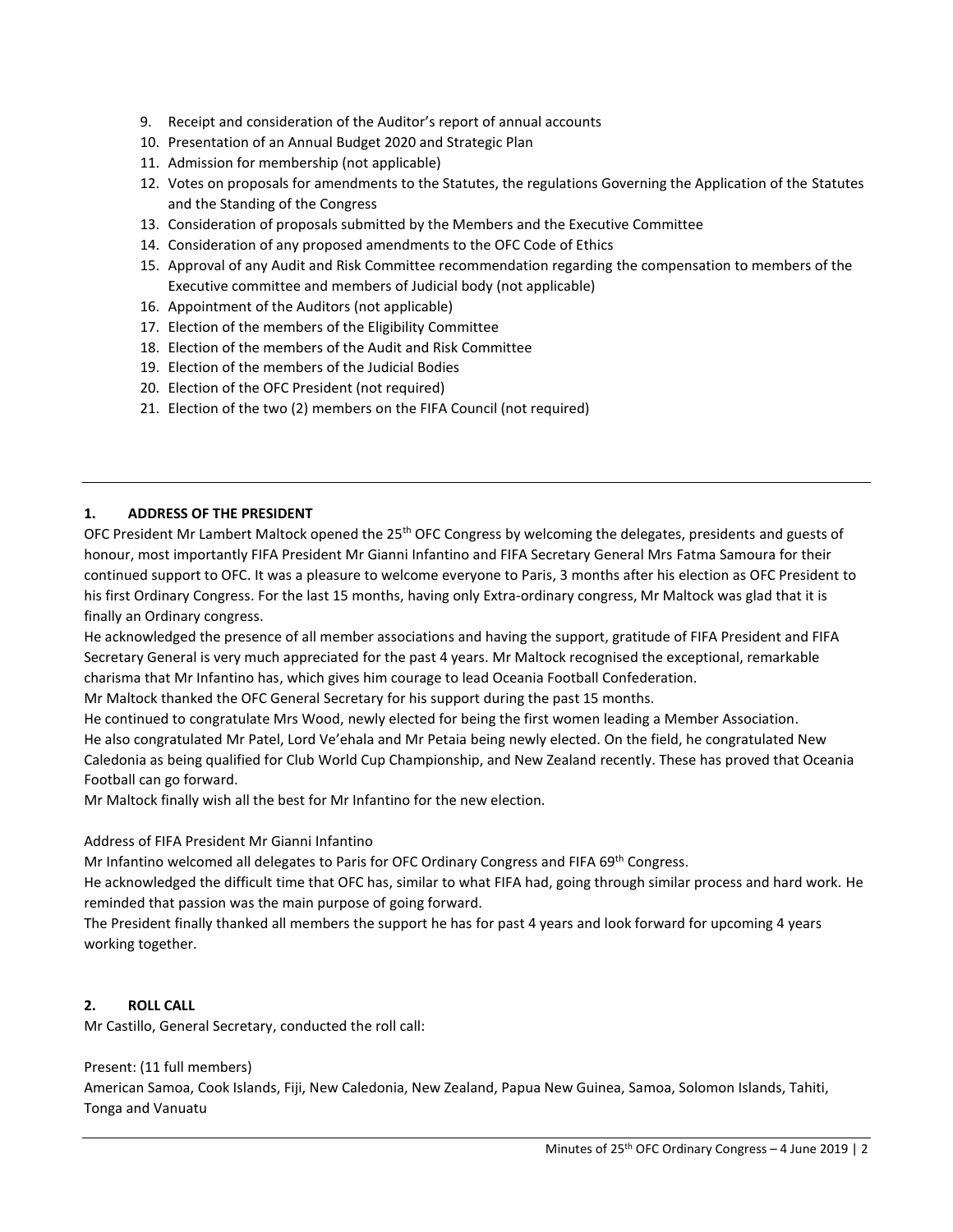The General Secretary declared that all 11 full members were present and that in accordance with Article 19.7 of the OFC Statutes the quorum of the Congress which is two thirds of the Full Members was achieved.

In addition, the General Secretary advised that in accordance with Article 23.4 of the OFC Statutes amendments to the Statutes will be achieved if two thirds of the Members present and eligible to vote agree to it.

## **3. DECLARATION THAT THE CONGRESS HAS BEEN CONVENED AND COMPOSED IN COMPLIANCE WITH THE STATUTES**

The OFC Executive Committee at their meeting held on  $10^{th}$  May 2019 in accordance with Article 20 (1) of the OFC Statutes resolved to convene the OFC Extraordinary Congress on Tuesday 4th June 2019 to consider the following items prescribed in the Agenda.

In accordance with Article 20(3) of the OFC Statutes, the members were notified by circular of the date, place and agenda of this Ordinary Congress at least 21 days prior (13 February 2019).

In accordance with Article 19(6) and Article 20(4) of the OFC Statues, the agenda and enclosures were sent to the members no later than 14 days before the date of this Ordinary Congress (20<sup>th</sup> May 2019)

The General Secretary declared that the Congress has been convened and composed in compliance with the OFC Statutes.

## **4. APPROVAL OF AGENDA**

| <b>Resolution</b><br>Approval of Agenda by all members |  |
|--------------------------------------------------------|--|
|--------------------------------------------------------|--|

## **5. APPOINTMENT OF SCRUTINEERS TO CHECK THE VOTING**

In accordance with Article 3 of the Standing Orders of Congress, three (3) scrutineers are to be appointed to count the votes given for and against whenever a vote is taken and to assist the General Secretary in distributing and counting votes. It was proposed and agreed by members that the scrutineers to check the voting would be Frederic Guillemont, Ray Park and Barbara Lloyd.

**Resolution** By a vote of 11 votes for and 0 vote against, the appointment of the scrutineers as proposed was approved.

#### **6. SUSPENSION OR EXPLUSION OF A MEMBER (not applicable)**

There are no proposals to suspend or expel a member of OFC.

#### **7. APPROVAL OF MINUTES OF PRECEDING CONGRESS**

- 7.1 Minutes of OFC 24th Ordinary Congress | 11 December 2017, Noumea, New Caledonia
- 7.2 Minutes of OFC Extra-Ordinary Congress | 11 June 2018, Moscow, Russia
- 7.3 Minutes of OFC Extra-Ordinary Congress | 21 November 2018, Auckland, New Zealand
- 7.4 Minutes of OFC Extra-Ordinary Congress | 9 March 2019, Auckland, New Zealand

| <b>Resolution</b> | By a vote of 11 votes for and 0 vote against, the following minutes were approved:                           |
|-------------------|--------------------------------------------------------------------------------------------------------------|
|                   | the minutes of the 24 <sup>th</sup> OFC Ordinary Congress held on 11 December 2017 in Noumea, New Caledonia, |
|                   | the minutes of OFC Extra-Ordinary Congress held on 11 June 2018 in Moscow, Russia                            |
|                   | the minutes of OFC Extra-Ordinary Congress held on 21 November 2018 in Auckland, New Zealand                 |
|                   | the minutes of OFC Extra-Ordinary Congress held on 9 March in Auckland, New Zealand                          |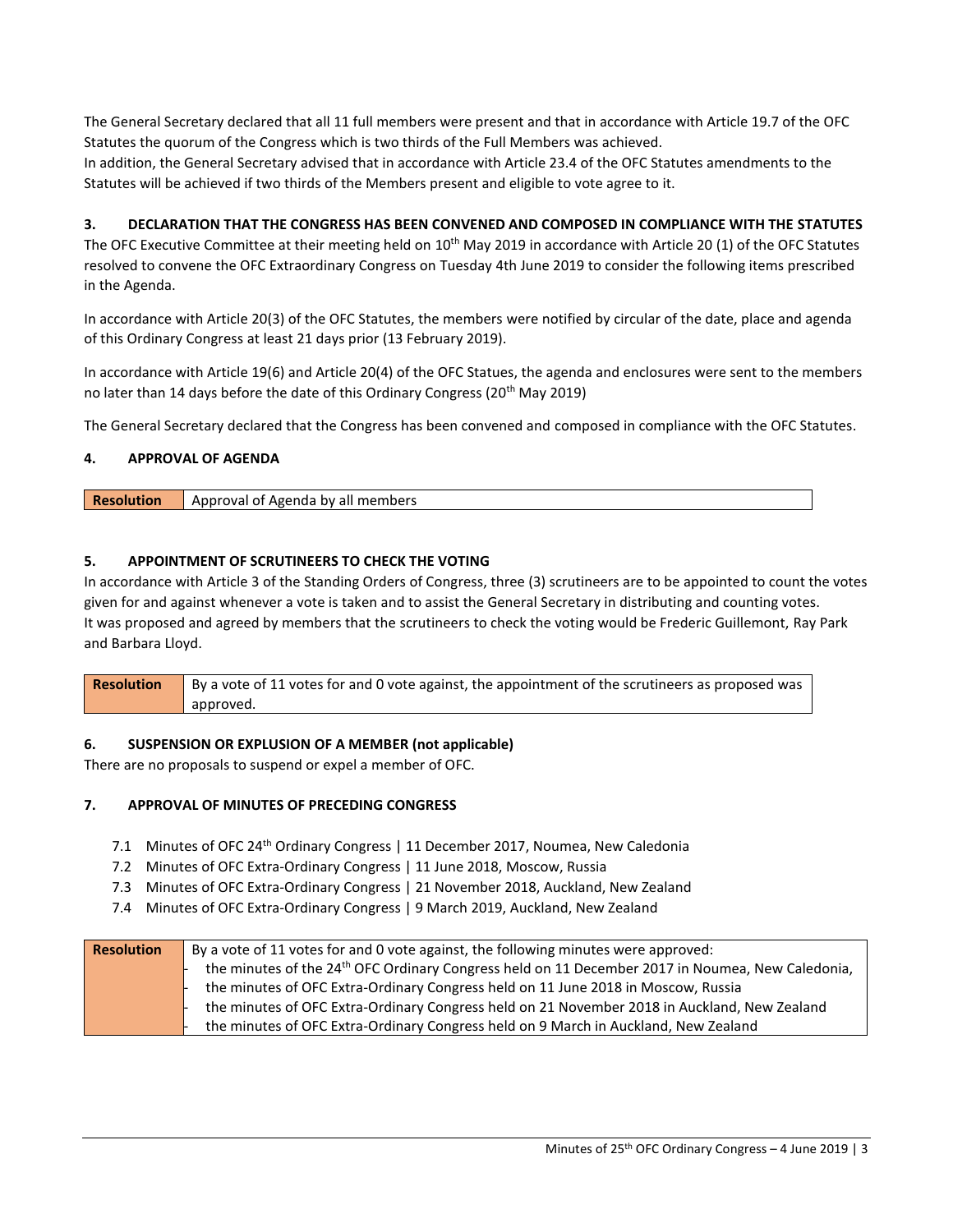## **8. ACTIVITY REPORT**

Mr Castillo tabled the Activity Reports for 2017 and 2018 and approved by the previous Executive Committee meeting in May 2019. No other comments were added by the members.

## **9. RECEIPT AND CONSIDERATION OF THE AUDITOR'S REPORT OF ANNUAL ACCOUNTS**

Mr Park, Head of Finance and Administration presented the Audit Report of annual accounts.

## **9.1 Audit Report 2017**

He first provided a background information on competition of Audit 2017. RSM was appointed at the OFC Congress in November 2018.

- Due to possible fraud, the auditor's scope included 2016. As a result, 2016 accounts had to be restated because of:
- Home of Football restatement 2016 (overstated by NZD 7,644,136)
- Revised FIFA Loan restatement 2016 Interest Revenue of 1,835,198, Interest expense of 2015 and 2016 of \$467,085 and 400,255 respectively.
- RSM, Lawyer (MC) and the forensic auditor (Deloitte) coordination had to be carried out on the investigation as part of audit assurance.
- OFC Executive Committee has approved to put OFC Commercial Ltd into liquidation, finalised in March 2019.

Mr Park clarified that the 2016 audited accounts had to be restated as part of 2017 audit. A consolidated Statement of Comprehensive Revenue and expense comparison was presented, as well as the consolidated statement of Financial position comparison with 2016

An explanation of OFC Commercial Ltd liquidation was provided. Following the validation of the Executive Committee on 10<sup>th</sup> June 2018, OFC Commercial Ltd was put into liquidation as per lawyer's recommendation. Ernst Young was appointed as liquidator and officially put OCL into liquidation on  $6<sup>th</sup>$  August 2018. Completion and distribution documents were executed on 28<sup>th</sup> March 2019, with an agreed value of NZD513,182. The inventory would be used for various technical, tournaments, and Just Play activities as a way of providing value in kind grant to the Member Associations.

Mr Park continued by presenting the Consolidated Audited account for 2017 with an unqualified opinion, taking note of Note 31 in the summary.

In our opinion, the accompanying consolidated financial statements on pages 6 to 19 present fairly, in all material respects, the financial position of the group as at 31 December 2017, and its financial performance and its cash flows for the year then ended in accordance with Public Benefit Entity Standards Reduced Disclosure Regime issued by the New Zealand Accounting Standards Board.

## Note 31 Summary

- Home of Football and FIFA Loan restatement
- Court action against individuals and companies involved in the Home of Football project
- Statutory demand for payment by the construction company which OFC applied to the High Court to set aside the demand. No decision has been received yet.
- OFC Commercial Ltd voluntary liquidation

Mr Park described the Consolidated Audited accounts for 2017, with revenues and expenses, as well as the financial position as at 31 December 2017.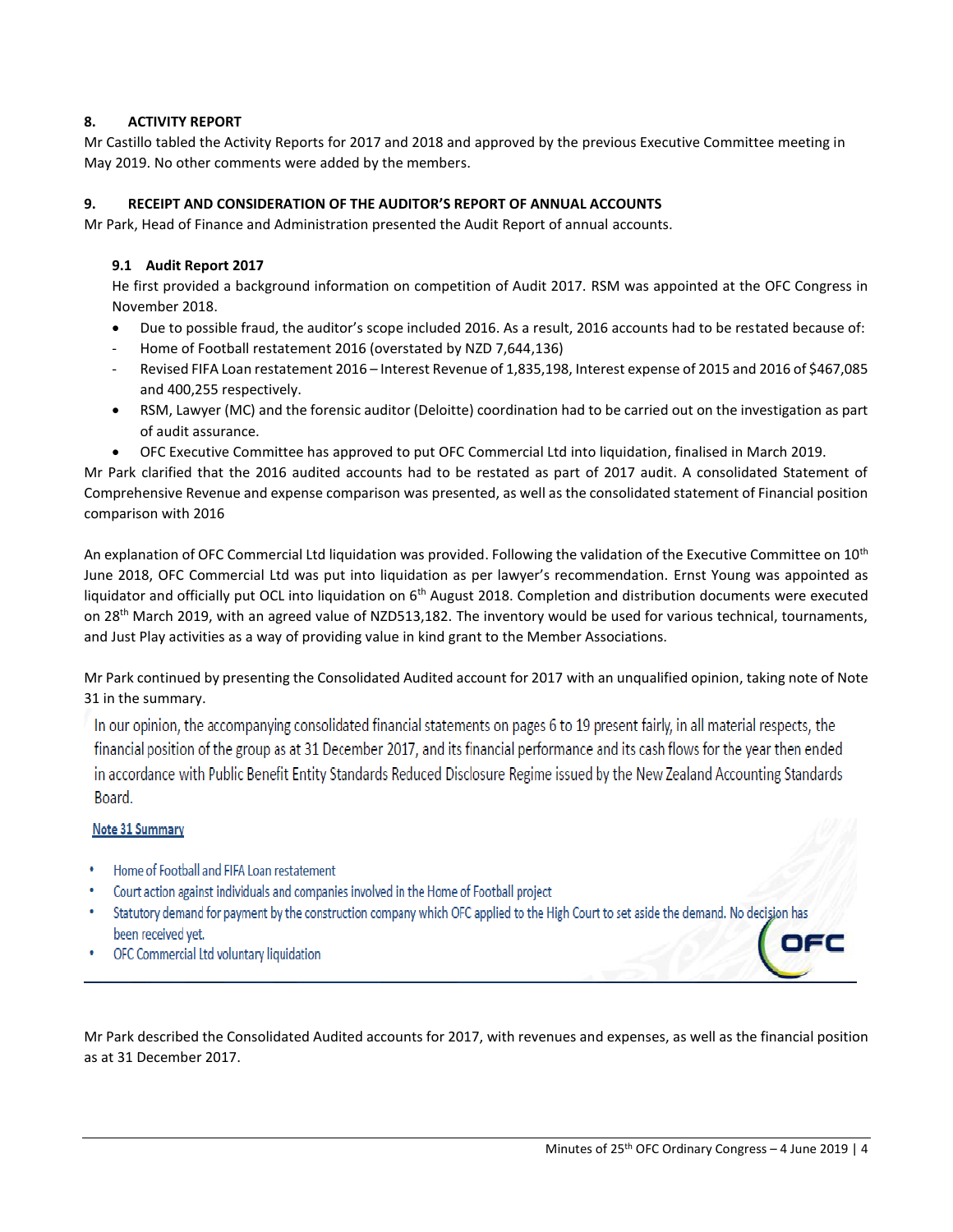#### **9.2 Audit Report 2018**

Mr Park presented the Audit Report 2018, which was a smoother report, with an unqualified opinion from the Independent Auditor. He provided the consolidated statement of comprehensive revenue and expense for year 2018, as well as the financial position showing assets and liabilities.

He clarified that FIFA funds had been restricted during most of 2018, and only approved expenses were released in instalments, including administration and operational needs, and OFC Champions League. Additional expenses were released later in 2018, including Grants to MAs, other tournaments and development activities including Education Centre. Mr Park explained that the restriction being lifted in October 2018,

It is suggested that the Congress will be approving the annual financial statements; this would need to be amended in the statutes. Currently, only the OFC Executive Committee is approving the annual financial statements.

#### **10. PRESENTATION OF ANNUAL BUDGET 2020 AND STRATEGIC PLAN**

Mr Castillo provided a video on the strategic plan.

#### **10.1 FIFA Forward**

Mr Guillemont, Chief of Operational Division, presented the Contract of Approved Objectives, which was approved by the OFC Executive Committee on 9<sup>th</sup> May.

#### **10.2 Annual budget 2020**

Mr Park presented the budget 2020. He clarified that the budget 2020 was built to achieve and deliver OFC football development strategy. Key assumptions were explained for this budget, including amounts being deferred from 2019 from different funding sources to contribute towards Home of Football project, youth tournaments. He clarified that OFC budget represented 77% of total operational expenses linked with the grants and services provided to the Member Associations.

The budget 2020 included the Revenue, making up of deferred income from 2019 and other funding sources, with a total revenue of NZD25,928 million

He clarified that the Net Operating surplus for 2020 is at NZD5,092 million, and cash surplus for 2020 of NZD704,692.65

#### **11. ADMISSION OF MEMBERSHIP (Not applicable)**

There are no applications for membership to OFC

## **12. VOTE ON PROPOSALS FOR AMENDMENTS TO THE STATUTES, THE REGULATIONS GOVERNING THE APPLICATION OF THE STATUTES AND THE STANDING OF THE CONGRESS**

Ms Barbara Lloyd, Head of Legal and Compliance explained the need of amending the statutes, the regulations governing the application of the statutes and the standing orders of the congress. There were not enough candidates are being nominated that fit all the criteria in the statutes adopted by the congress last November 2018.

The Executive Committee has proposed that "This Congress resolves to adopt the amendments of the OFC Statutes (including the Standing orders of Congress) as circulated to the Member Associations and when approved by the congress they will be effective immediately."

The main proposals are:

- 1. To merge the Ethics Committee and Disciplinary Committee
- 2. To insert a quorum requirement for Executive Committee meetings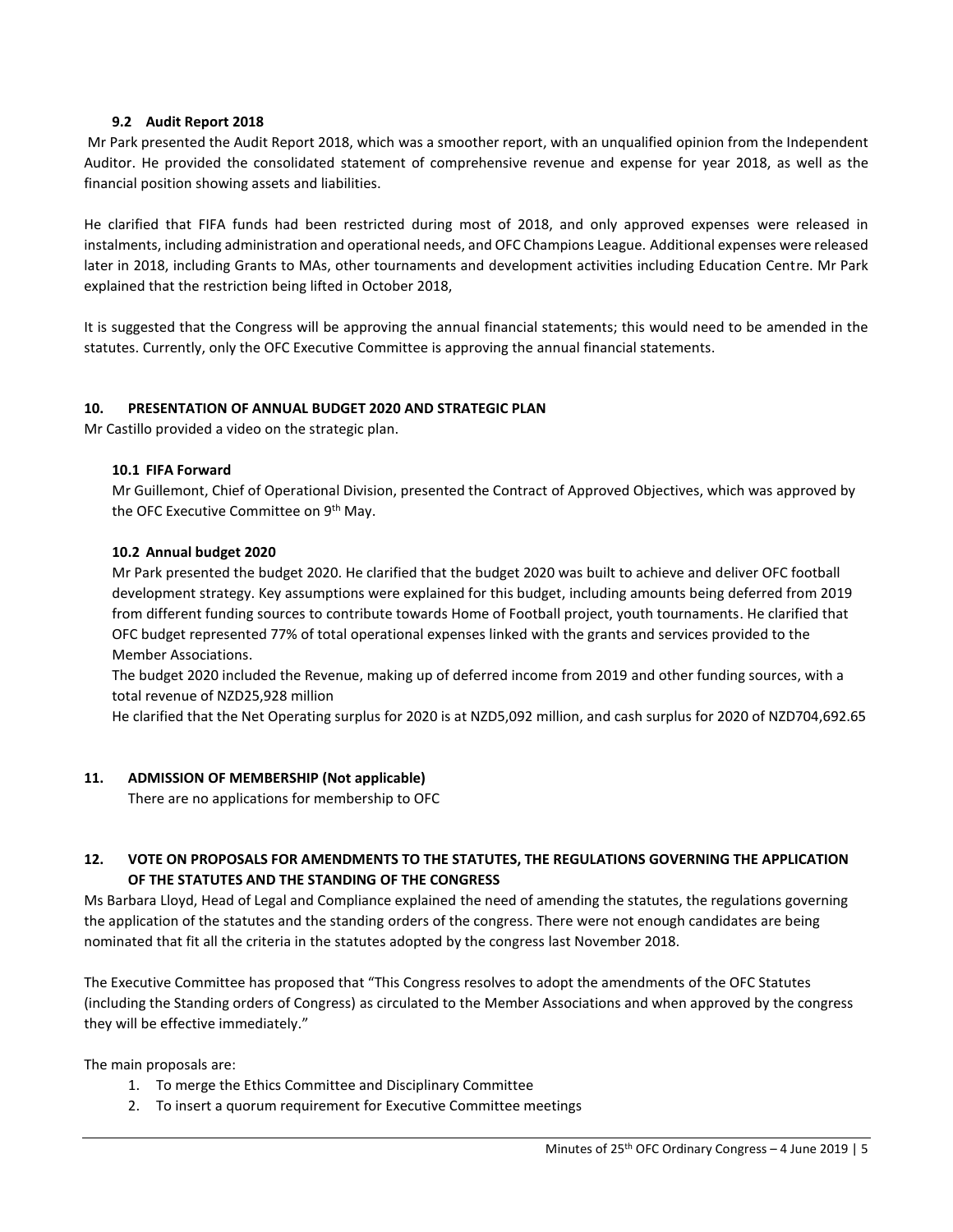- 3. To include all the prohibited grounds of discriminations in the FIFA Statutes in Article 5
- 4. Article 22 (6) Nominations for Candidates for election
- 5. Article 27 Composition and Term of office
- 6. Article 28 Role and Powers of executive Committee
- 7. Article 30 Voting
- 8. Article 34 (a) Audit and Risk Committee
- 9. Article 34 (b) Eligibility Committee
- 10. Article 36 Judicial bodies
- 11. Article 37 Disciplinary and Ethics Committee
- 12. Article 59 Eligibility
- 13. Article 60 Independent Members of Committee and Judicial bodies

| <b>Resolution</b> | By a vote of 11 votes for and 0 vote against, the Congress approved to adopt the amendments of the OFC |
|-------------------|--------------------------------------------------------------------------------------------------------|
|                   | Statutes (including the Standing Orders of Congress) as circulated to the Member Associations which    |
|                   | were effective immediately.                                                                            |

## **13. CONSIDERATION OF PROPOSALS SUBMITTED BY THE MEMBERS AND THE EXECUTIVE COMMITTEE**

As the amendments had just been approved, Ms Lloyd clarified that no nominations have been made to the Disciplinary and Ethics Committee. The Executive Committee had proposed that:

- 1. The current members of the Disciplinary Committee becoming members of Disciplinary and Ethics committee
- 2. The candidates nominated for election to the Disciplinary Committee and the Ethics Committee be candidates for the Disciplinary and Ethics committee for election at this congress, subject the Eligibility Committee confirming that they are eligible
- 3. That six additional members can be elected to the Disciplinary and Ethics Committee at this Congress

| <b>Resolution</b> | By a vote of 11 votes for and 0 vote against, the Congress approved the proposals submitted by the |  |  |
|-------------------|----------------------------------------------------------------------------------------------------|--|--|
|                   | Executive Committee                                                                                |  |  |

## **14. CONSIDERATION OF ANY PROPOSED AMENDMENTS TO THE OFC CODE OF ETHICS**

Ms Lloyd continued by explaining the consequences of the amendments of the statutes to the OFC Code of Ethics. The Executive Committee has proposed to change the Code of Ethics as follow:

- 1. To refer to the "Disciplinary and Ethics Committee" and not the "Ethics Committee"
- 2. To delete matters already covered in the Statutes
- 3. To allow the chair of the Disciplinary and Ethics Committee to appoint the members of each chamber
- 4. To allow each chamber to elect their chair
- 5. To allow email and tracked courier notifications

| <b>Resolution</b> | By a vote of 11 votes for and 0 vote against, the Congress approved the proposals submitted by the |
|-------------------|----------------------------------------------------------------------------------------------------|
|                   | Executive Committee                                                                                |

## **15. APPROVAL OF ANY AUDIT AND RISK COMMITTEE RECOMMENDATION REGARDING THE COMPENSATION TO MEMBERS OF EXECUTIVE COMMITTEE AND MEMBERS OF JUDICIAL BODY (Not applicable)**

There are no recommendations of Audit and Risk Committee regarding compensation.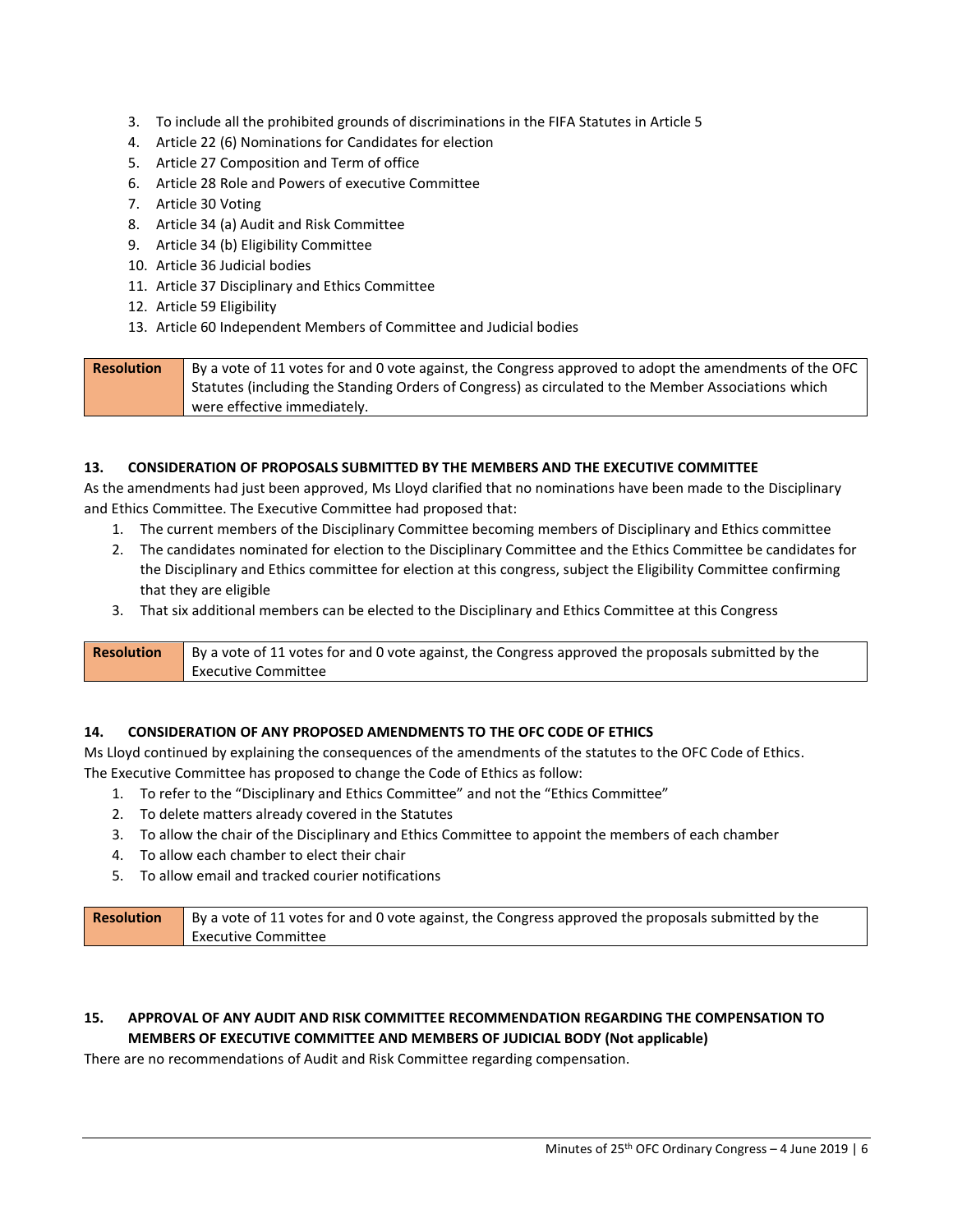## **16. APPOINTMENT OF AUDITORS (Not applicable)**

No new appointment of auditors was applicable as OFC has appointed RSM in 2018 for 3 years.

Ms Lloyd explained to the Congress the election process for members of Eligibility Committee, members of Audit and Risk Committee, members of Appeal Committee, members of Disciplinary and Ethics Committee

#### **17. ELECTION OF THE MEMBERS OF THE ELIGIBILITY COMMITTEE**

#### Result of the Election:

| Surname        | First name | Country          | Number of votes |
|----------------|------------|------------------|-----------------|
| EMANG          | Geoffrey   | Papua New Guinea |                 |
| <b>TIMATUA</b> | Kalserei   | Vanuatu          | Õ               |
| <b>DUMONT</b>  | Arnaud     | Tahiti           |                 |

All candidates were elected members of the Eligibility Committee

#### **18. ELECTION OF THE MEMBERS OF THE AUDIT AND RISK COMMITTEE**

#### Result of the Election:

| Surname                                                        | First name | Country | Number of votes |  |
|----------------------------------------------------------------|------------|---------|-----------------|--|
| <b>MILES</b><br>New Zealand<br>11<br>Bevan                     |            |         |                 |  |
| Royan MILES was olected member of the Audit and Birk Committee |            |         |                 |  |

Bevan MILES was elected member of the Audit and Risk Committee

## **19. ELECTION OF THE MEMBERS OF THE JUDICIAL BODIES**

## **19.1 Election of the members of Appeal Committee**

#### Result of the Election:

| Surname | First name | Country         | Number of votes |
|---------|------------|-----------------|-----------------|
| LEPE    | Silverio   | Solomon Islands | q               |
| MESAO   | Jona       | Vanuatu         | q               |
| SINGH   | Jiten      | Fiii            | q               |

All candidates were elected members of the Appeal Committee

#### **19.2 Election of the members of Disciplinary and Ethics Committee**

#### Result of the Election:

| Surname          | First name           | Country            | Number of votes |
|------------------|----------------------|--------------------|-----------------|
| <b>KOTEKA</b>    | Talissa              | Cook Islands       |                 |
| <b>ANTHONY</b>   | Mark Joseph          | Fiji               | 6               |
| <b>MATHIESON</b> | Christopher          | <b>New Zealand</b> |                 |
| <b>ALEXANDER</b> | Malcom               | <b>New Zealand</b> |                 |
| LAMANG           | <b>Richard Aupae</b> | Papua New Guinea   | 6               |
| <b>KINGMELE</b>  | Rodney               | Solomon Islands    | 5               |
| ROUSSEAU-WIART   | Christophe           | Tahiti             | 8               |
| <b>DANIEL</b>    | Willie               | Vanuatu            | 6               |

A second round of vote needed to be carried out for the 6<sup>th</sup> member of the committee as Messrs Mathieson, Alexander and Kingmele had equal number of votes.

| KINGMELE  | Rodnev      | Solomon Islands |  |
|-----------|-------------|-----------------|--|
| MATHIESON | Christopher | New Zealand     |  |
| ALEXANDER | Malcom      | New Zealand     |  |

The 6<sup>th</sup> member of the Disciplinary and Ethics Committee is Rodney Kingmele (Solomon Islands).